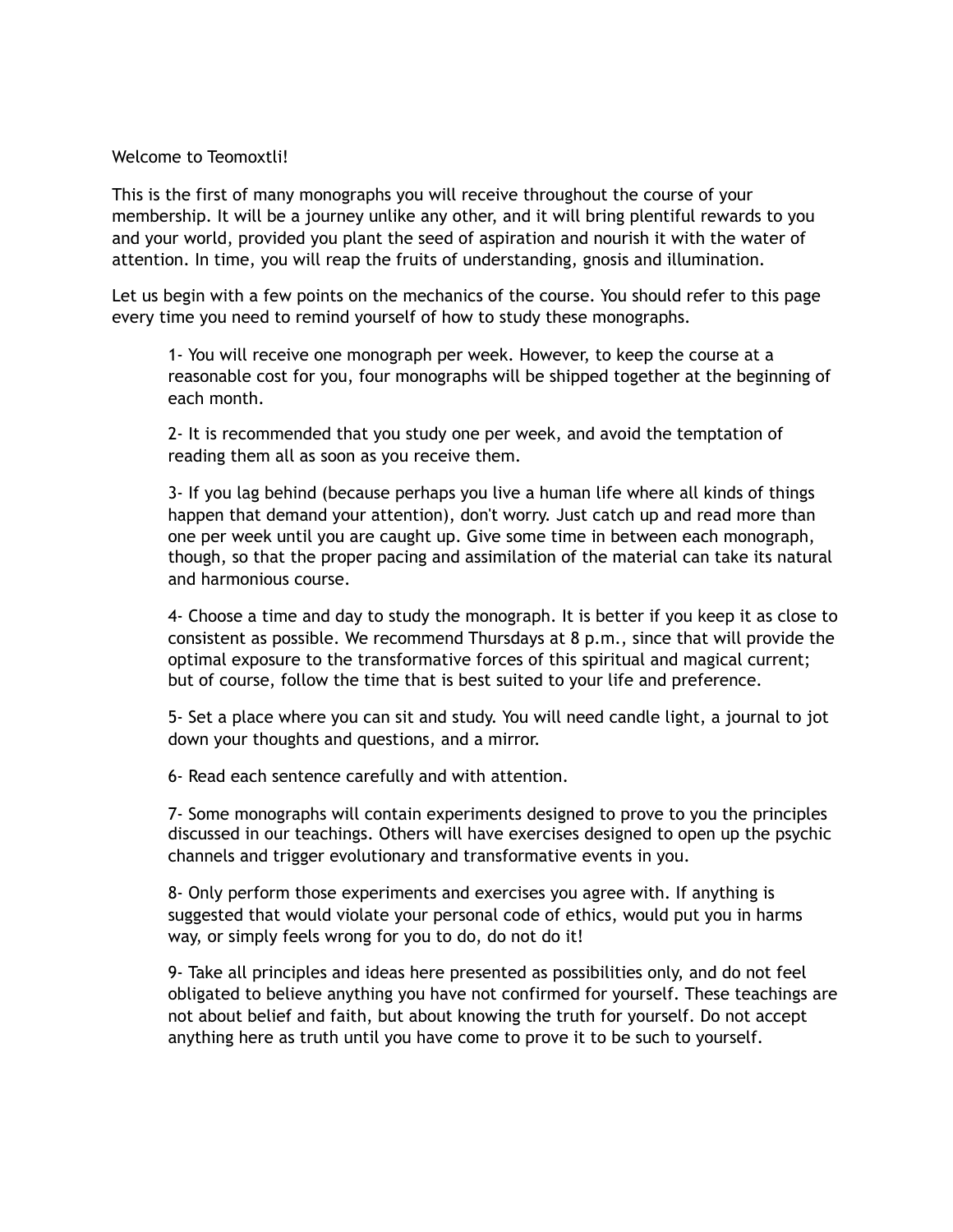10- Your membership ends on the date provided on your receipt (loose leaf with this package). To continue your membership beyond this date, send payment to one of the addresses given there.

11- For any questions or comments, write to me at [xicoco93@gmail.com](mailto:xicoco93@gmail.com)

12- Visit us at [www.koyotetheblind.com](http://www.koyotetheblind.com) for more information on courses, events, classes, and opportunities available.

The course is designed to be spaced out at a rate of one session per week. This is because these teachings are not only about theory, but rather a practical tool for transformation where theory takes its proper place: a compass to guide us through the unknown.

The aim of Teomoxtli is to give you the tools, and facilitate the conditions, for a transformation. What kind of transformation is this? Every human being has the potential for changing their perception, their nervous system even, to the point where they become receptors of the divine. You have the potential to attune yourself to the infinite, and become a chariot of divine consciousness. This course is designed to give you the tools and the knowhow to accomplish this lofty goal. This is the meaning behind the name of the Toltec city of Teotihuacan: "the city where gods are born." The city itself was an artifact designed to create the necessary shocks and adjustments in the initiate's perceptions, thoughts, and nervous system that connected each one with the cosmic consciousness, producing in effect gods walking the Earth in human form.

Teomoxtli is such an artifact.

To do its work, we need to take into account the hermetic law of rhythm. Everything in nature moves with rhythm, and no change is possible without it. This, and other laws of the ancient wisdom, we will explore in detail in due time. I mention it now to give you a brief glimpse into the workings of this course. It has been carefully designed using the most effective esoteric principles of magick and mysticism to produce in you a psychic system capable of connecting to the source of all knowledge and all evolution.

In the end, you will come to realize that what this course is teaching, as with any teaching that comes from outside yourself, is only a reflection of what is already inside yourself. Nothing new can be taught from the outside; all real teaching emanates from the one true source, and that true source lies within the innermost recesses of your heart. This course is a facilitator at best, and if you apply it with sincerity and assiduity you will connect with the eternal, infinite consciousness from which all is created. That is your true teacher, and to that source is that Teomoxtli can help you connect.

To accomplish this end, therefore, we must proceed in harmony with the law of nature, with science and with art, to produce true and lasting harmonious glory.

Take the time in between monographs to allow for the lessons in each one to steep in your subconscious before the next lesson can be fully assimilated. Everything in this course is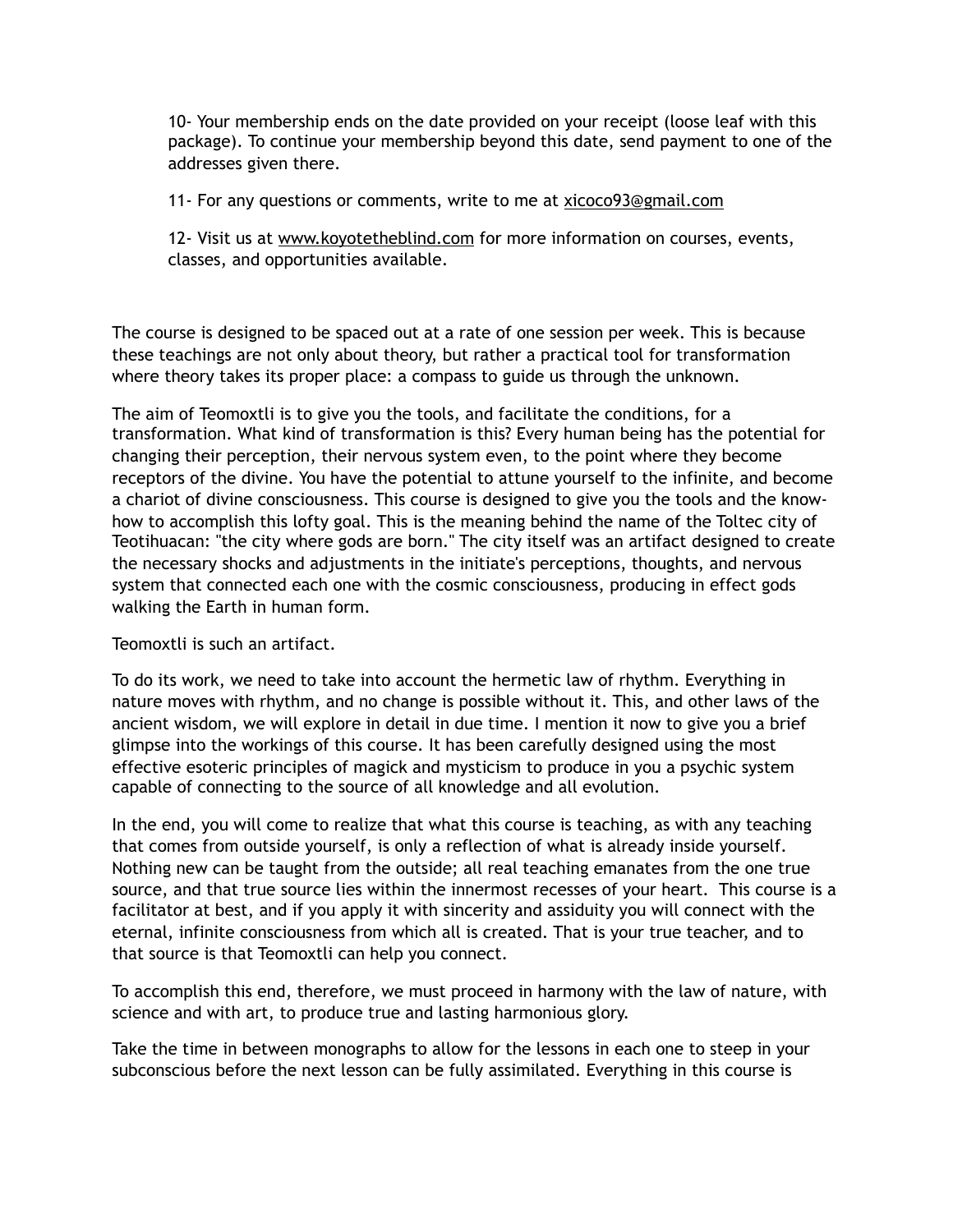relevant, and every part connects to every other forming a dynamic, harmonious, and organic whole.

It is better, of course, if you pick a day and a time to study these lessons and keep it consistent as much as possible. Of course, there will be times when you have to change it. That is perfectly okay. Like breathing, rhythm is something to strive for and not something to be rigid about.

If you can manage it, I recommend you set up your study time on Thursdays at 8:00 p.m. There are several reasons for this time of the week, which we will reveal in future issues. For now, let us say that the planetary and atmospheric energies are very conducive to learning and assimilation. Also, many fellow students and adepts will be connecting with the lineage at that time, boosting the force and energy to the benefit of everyone who connects with the current of the teaching at that same time. However, if this time is not possible or convenient, any other time will do. Just try to keep it consistent so that your mind and your body become used to the rhythm and better assimilate the effects of the course.

In addition to choosing a time for your studies of Teomoxtli, you will need to set up a place for this sacred endeavor. This is a place you will set up to receive the teachings, to work on yourself and to experiment. It must be a dedicated place, holy and sacred. This is your temple space for your sacred work. Now, this does not mean that you have to dedicate an entire room to it. It can be a corner in your room separated with a curtain. In fact, it does not have to be a place that is always "on". You can assemble it and dismantle it after the session is over. For example, you can get a piece of cloth that will be consecrated (i.e., dedicated) to this study. Whenever you lay it down, that makes the table where you lay it your "temple space". So, each week at the designated time, you set a table with your consecrated cloth, two candles, and a mirror facing you. You must give strict instructions to roommates and family not to disturb you at this time. All your electronics must be off, so that beeping sounds, rings, and flashes do not distract you.

Now you have a temple! Here, you will begin to set up the ground work for your sacred path. Here you begin to construct the larger temple in the heavens where you will adore and commune with your creator.

Prepare this place for your studies and experiments. From this place and time, you will start your journey to the infinite.

The lesson next week should be opened and studied in your temple.

You may read this or any other lesson as many times as you will, and come back to them to gain further insights and refresh concepts previously learned.

Now, we shall depart to reconvene next week with an illuminating story:

Eduardo Galeano, the famous South American journalist who wrote The Open Veins of Latin America, was rumored to have a treasure hidden in his home. Inevitably, a thief came to his house one day and, finding an ancient looking chest, took it with him. Hoping to find gold or jewels, the thief opened the trunk once he took it to a safe place, only to find it filled with personal